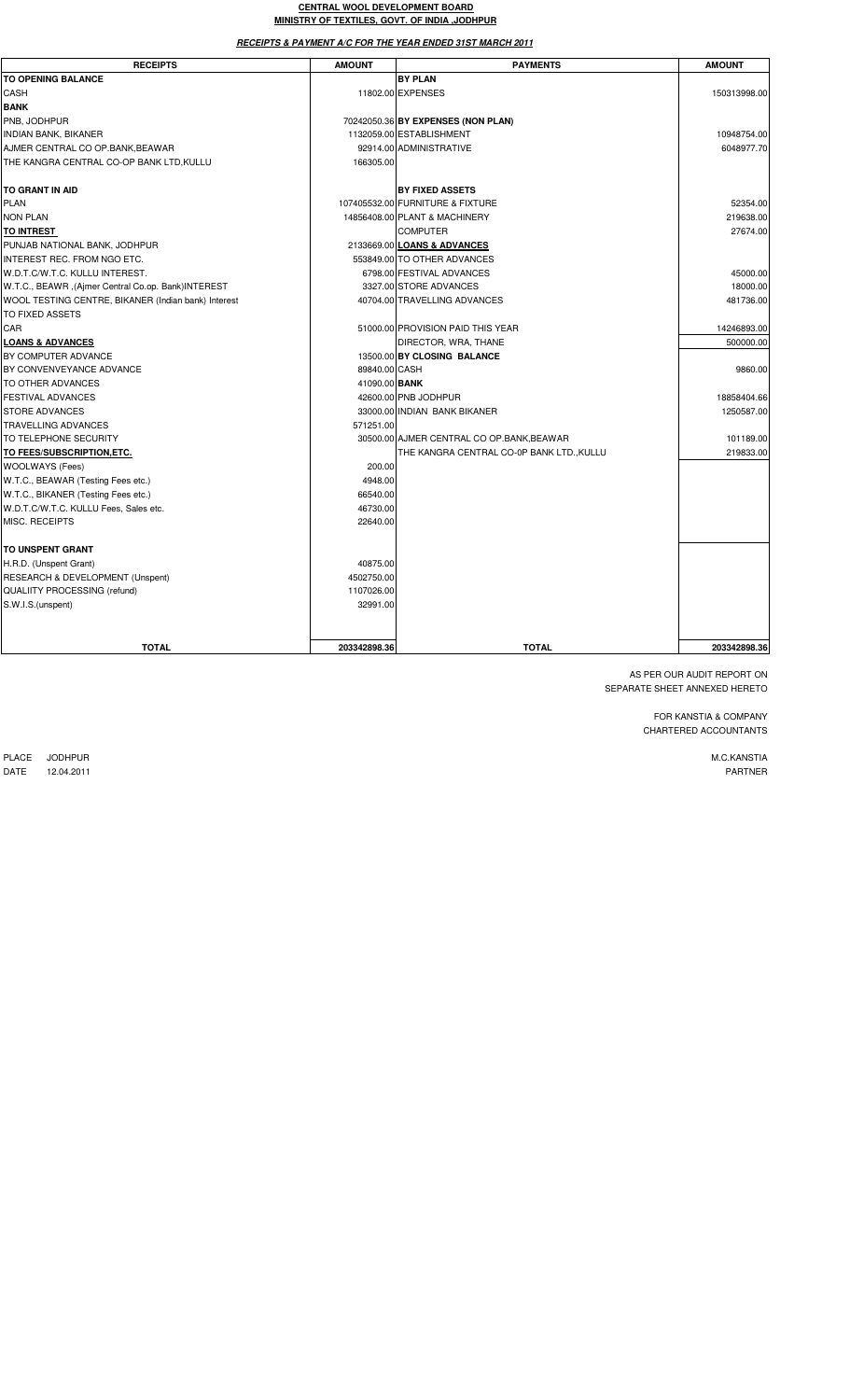#### **CENTRAL WOOL DEVELOPMENT BOARD, MINISTRY OF TEXTILES, GOVT. OF INDIA, JODHPUR**

### **INCOME & EXPENDITURE A/C FOR THE YEAR ENDING 31ST MARCH 2011**

| <b>INCOME</b>           | <b>SCHEDULE</b> | <b>CURRENT</b> | <b>PREVIOUS</b> |
|-------------------------|-----------------|----------------|-----------------|
|                         |                 | YEAR           | YEAR            |
| <b>GRANTS IN AID</b>    | A               | 122261940.00   | 168000000.00    |
| FEES/ SUBSCRIPTION ETC. | B               | 141058.00      | 136712.00       |
| <b>INTEREST EARNED</b>  | C               | 2738347.00     | 1915471.00      |
| UNSPENT GRANT           | D               | 5683642.00     | 1217578.00      |
| <b>DEFICIT</b>          |                 | 0.00           | 0.00            |
|                         |                 | 130824987.00   | 171269761.00    |

| <b>EXPENSES</b>            | <b>SCHEDULE</b>                   | <b>CURRENT</b> | <b>PREVIOUS</b> |
|----------------------------|-----------------------------------|----------------|-----------------|
|                            |                                   | YFAR           | YEAR            |
| ESTABLISHMENT EXPS.        | Е                                 | 10948754.00    | 13608315.00     |
| OTHER ADMINISTRATIVE EXPS. | F                                 | 6048977.70     | 4248093.00      |
| <b>PLAN EXPENDITURE</b>    | G                                 | 150313998.00   | 109455590.00    |
| <b>DEPRECIATION</b>        | SCH, 2 OF<br><b>BALANCE SHEET</b> | 422606.00      | 422606.00       |
| <b>SURPLUS</b>             |                                   | -36909348.70   | 43535157.00     |
|                            |                                   | 130824987.00   | 171269761.00    |

AS PER OUR AUDIT REPORT ON SEPARATE SHEET ANNEXED HERETO

> FOR KANSTIA & COMPANY CHARTERED ACCOUNTANTS

> > M.C.KANSTIA PARTNER

PLACE JODHPUR DATE 12.04.2011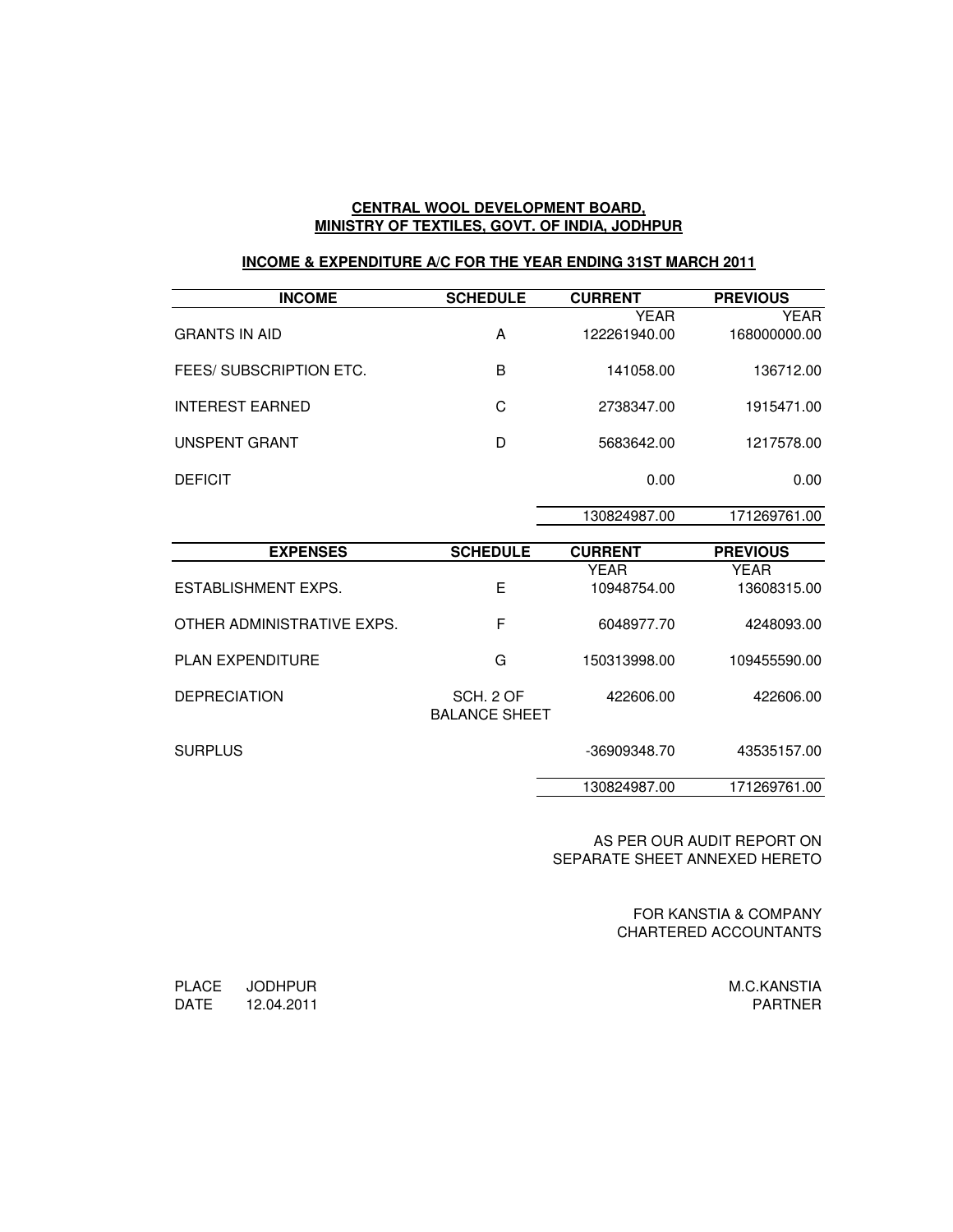## **CENTRAL WOOL DEVELOPMENT BOARD, MINISTRY OF TEXTILES, GOVT. OF INDIA JODHPUR**

## **SCHEDULE A TO G FORMING PART OF INCOME & EXPENDITURE A/C FOR THE YEAR ENDED ON 31ST MARCH 2011**

## **SCHEDULE 'A' Grants/Subsidies**

| Particulars                                             | Amount       |
|---------------------------------------------------------|--------------|
| Plan                                                    | 107405532.00 |
| Non Plan                                                | 14856408.00  |
| <b>TOTAL</b>                                            | 122261940.00 |
| <b>SCHEDULE 'B' Fess / Subscription a/c</b>             |              |
| Woolways (Fees)                                         | 200.00       |
| Wool Testing Centre, Beawar (Testing Fees etc.)         | 4948.00      |
| Wool Testing Centre, Bikaner (Testing Fees etc.)        | 66540.00     |
| W.D.T.C/W.T.C. KULLU Fees, Sales etc.                   | 46730.00     |
| Misc. receipts                                          | 22640.00     |
| <b>TOTAL</b>                                            | 141058.00    |
| <b>SCHEDULE 'C' INTEREST EARNED</b>                     |              |
| Punjab National Bank, Jodhpur                           | 2133669.00   |
| Interes Rec. form NGO etc.                              | 553849.00    |
| Wool Testing Centre, Kullu                              | 6798.00      |
| Wool Testing Centre, Beawar (Ajmer co-op Bank) Interest | 3327.00      |
| Wool Testing Centre, Bikaner (Indian bank) Interest     | 40704.00     |
| <b>TOTAL</b>                                            | 2738347.00   |
| <b>SCHEDULE 'D' UNSPENT GRANT REFUND</b>                |              |
| H.R.D. (Unspent Grant)                                  | 40875        |
| Rsearch & Devlopment (Unspent)                          | 4502750      |
| Quality& processing (refund)                            | 1107026      |
| Sheep&Wool improvement scheme(unspent)                  | 32991        |
| <b>TOTAL</b>                                            | 5683642.00   |
| <b>SCHEDULE 'E' ESTABLISHMENT EXPENSES</b>              |              |
| Employee Provident Fund (EPF)                           | 1638752.00   |
| <b>GSLI</b>                                             | 22678.00     |
| Honorarium                                              | 62500.00     |
| Chairman Exp (honorarium)                               | 41600.00     |
| Local Journey                                           | 12889.00     |
| Medical Exps.                                           | 149087.00    |
| Overtime Honorarium                                     | 31408.00     |
| Provision of gratuity                                   |              |
| Salary                                                  | 8562461.00   |
| <b>Tution Fees Reimbursement</b>                        | 427379.00    |
| <b>TOTAL</b>                                            | 10948754.00  |
|                                                         |              |
| <b>SCHEDULE 'F' ADMINISTRATIVE EXPENSES</b>             |              |

| Audit Fees      | 6742.00  |
|-----------------|----------|
| Bank Commission | 58019.00 |
| Electricity Exp | 77482.00 |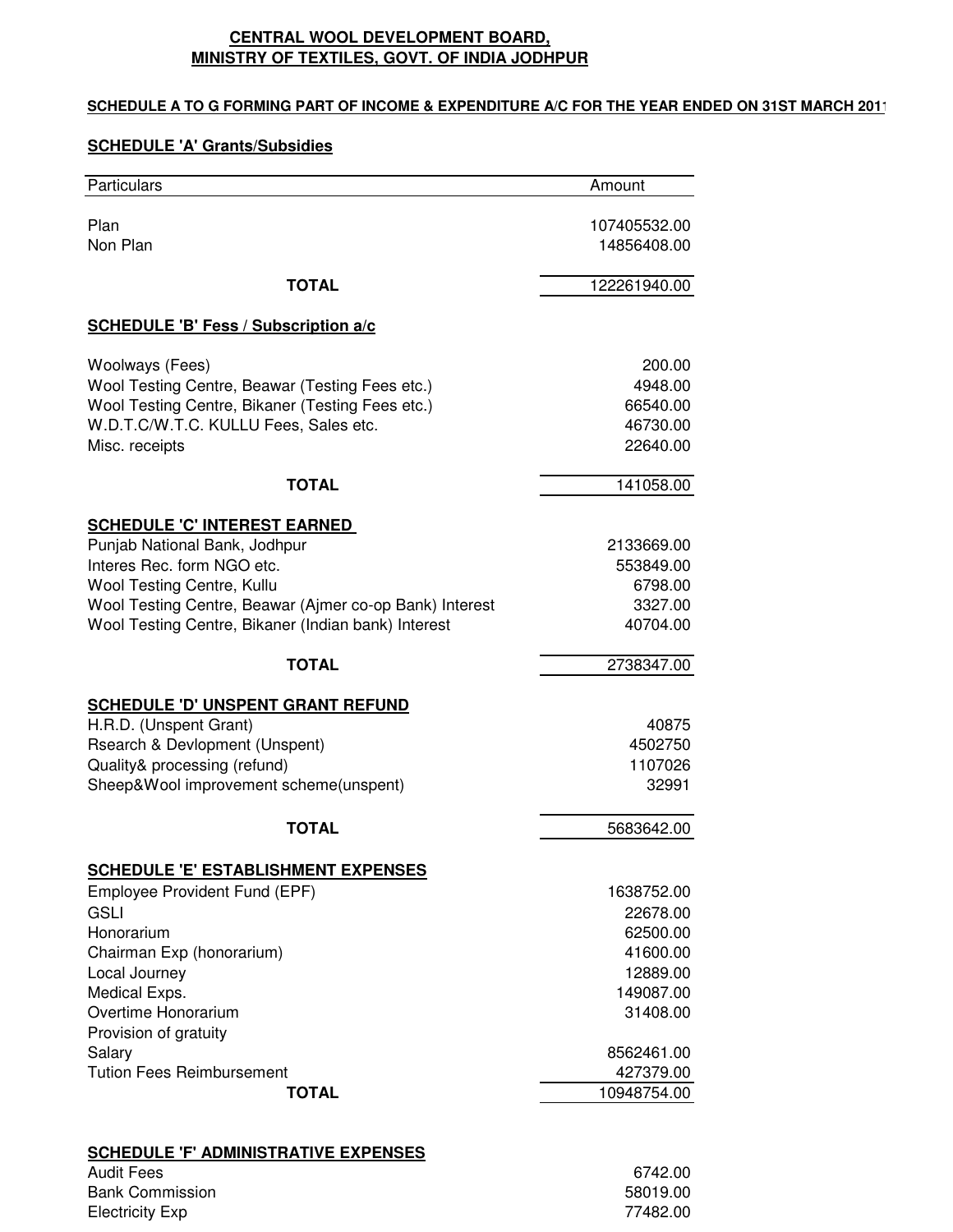| Legal Exps.                  | 103000.00  |
|------------------------------|------------|
| Liabrary                     | 24767.00   |
| <b>Meeting Expenses</b>      | 476736.00  |
| Taxi Hire Charges            | 524637.00  |
| Office Exps.                 | 902498.00  |
| Petrol & Oil                 | 114267.00  |
| Photo state Exps.            | 33822.00   |
| Postage                      | 50473.00   |
| Printing & stationery        | 122775.00  |
| Publicity Exps.              | 47059.00   |
| Rent                         | 840054.00  |
| Repairs & maintenance        | 16988.00   |
| Telephone Exps.              | 286527.00  |
| Travelling Exps.             | 2044726.00 |
| <b>WDTC KULLU</b>            | 40492.00   |
| Wool Testing Centre, Beawar  | 27655.00   |
| Wool Testing Centre, Bikaner | 242746.70  |
| Water                        | 1298.00    |
| Tea expenses                 | 6214.00    |
|                              |            |

**TOTAL** 6048977.70

#### **SCHEDULE 'G' EXPENDITURE ON GRANTS (PLAN)**

| <b>Improvement Of Wool Fibre</b>                       |              |
|--------------------------------------------------------|--------------|
| Sheep & Wool Improvement Scheme                        | 106332387.00 |
| Angora Wool Development Scheme                         | 5792937.00   |
| Pashmina Wool development Scheme                       | 0.00         |
| Human Resource Development & Promotional activities    | 32189674.00  |
| Social Security scheme                                 | 0.00         |
| <b>Quality Processing of Wool</b>                      | 5971000.00   |
| H.R.D. Adjustment (Sheep & Wool, Raj. Govt.) 10th Plan | 28000.00     |
|                                                        |              |

## **TOTAL 150313998.00**

AS PER AUDIT REPORT ON SEPARATE SHEET ANNEXED HERE TO

> FOR KANSTIA & COMPANY CHARTERED ACCOUNTANTS

PLACE JODHPUR M.C.KANSTIA DATE 12-04.2011 PARTNER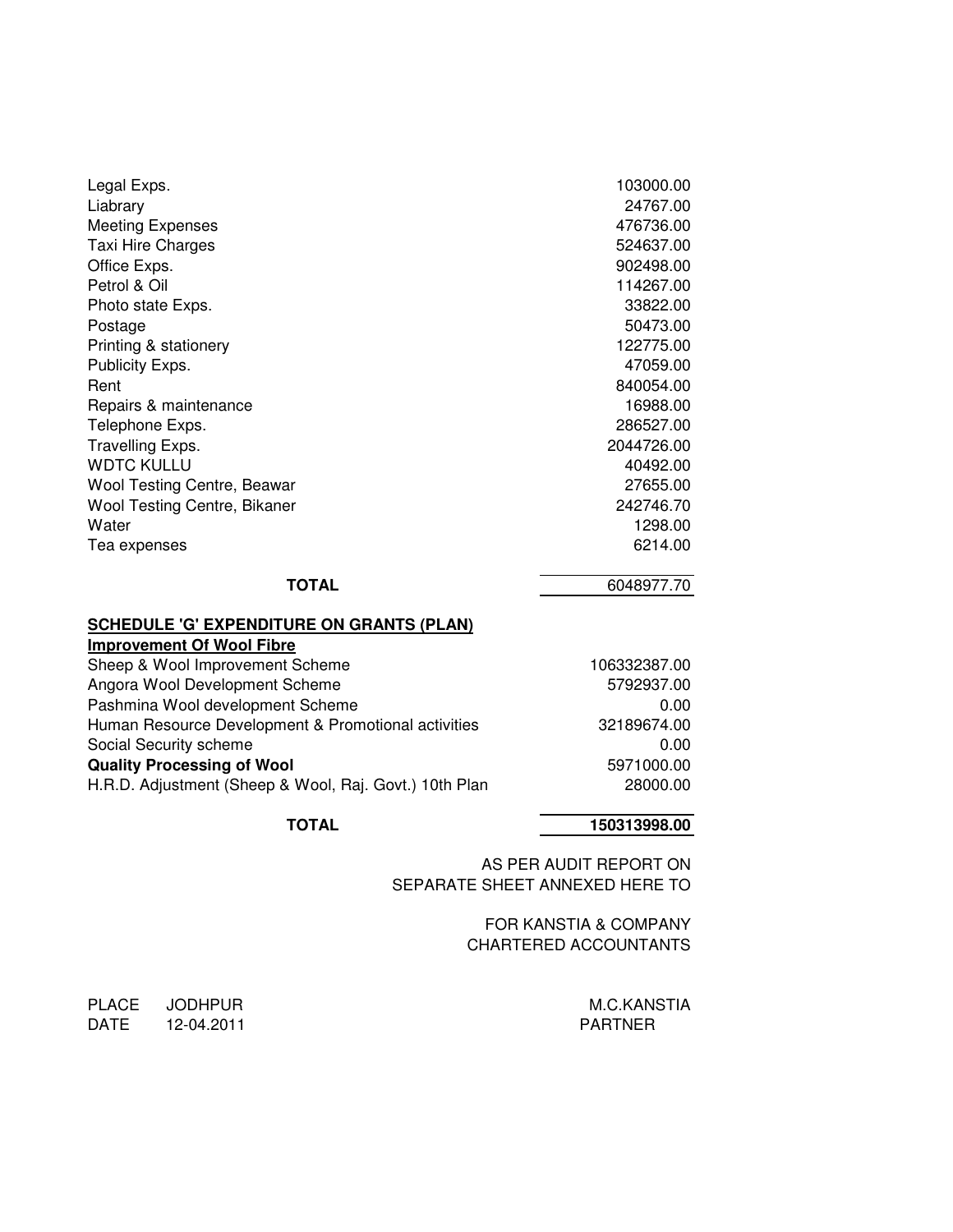#### **CENTRAL WOOL DEVELOPMENT BOARD, MINISTRY OF TEXTILES, GOVT. OF INDIA JODHPUR**

| <b>Particulars</b><br>Amount<br>Balance as at the beginning of the year<br>Add: Surplus (Excess of Income over Expenditure)<br>Total<br>Annexure I forning part of Balance sheet as on 31st March 2011<br><b>Annexure 'I' - Security Deposit</b><br><b>Anmol Printers</b><br>2000.00<br><b>Popular Printer</b><br>2000.00<br><b>Prince Electronics</b><br>1000.00<br>R.M.T. International<br>15000.00<br>Sequel Infocom Pvt Ltd., Jaipur<br>2000.00<br>Total<br>22000.00<br>II - Gratuity<br>Rajasthan State Sheep & Wool Procurement Mktg. Federation Ltd.<br>III - Grant in Aid & Expenses Payable<br>0.00<br>Total I II& III<br>66537.00<br>Annexure II forning Part of Balance sheet as on 31st March 2011<br><b>Annexure 'II' Loans &amp; Advances</b><br><b>Festival Advances</b><br>Bharat lal meena (fest.adv)<br>Chet ram meena (fest.adv)<br>Meenth lal meena(fest adv)<br>Menth lal panwar(fest adv)<br>Mohan lal(fest adv)<br>Narayan singh<br>Narpat singh (fest adv)<br>Nathudan(fes adv)<br>2100.00<br>Mohan Pandey<br>2100.00<br>Nouret lal bairwa<br>2100.00<br>Prithvi Singh Rawal, Hindi Typist<br>2100.00<br>Ramesh kumar<br>2100.00<br>2100.00<br>S.D meena<br>2100.00<br>Vijay Kumar<br><b>Total A</b><br>29400.00<br><b>Travelling Advance</b><br>Anurag Purohit<br>Deepshika mathur<br>Sumer Singh<br>Total B<br>Motor Car & Motor Cycle/Scooter Advance<br><b>Bharat Lal Meena</b><br>6900.00<br>Jugal choudhary<br>4500.00<br>Mohan Lal<br>4000.00<br>Om Prakash<br>84000.00<br>Prithvi Singh Rawal, Hindi Typist<br>5060.00<br>Sumer Singh<br>50000.00<br><b>Total C</b><br>154460.00<br><b>Store Advances</b><br>0.00<br><b>Other Advance</b><br><b>TOTAL E</b> | Schedule 1 to 3 forming part of Balance Sheet as on 31st March 2011<br>Schedule '1' - Corpus Fund |              |
|---------------------------------------------------------------------------------------------------------------------------------------------------------------------------------------------------------------------------------------------------------------------------------------------------------------------------------------------------------------------------------------------------------------------------------------------------------------------------------------------------------------------------------------------------------------------------------------------------------------------------------------------------------------------------------------------------------------------------------------------------------------------------------------------------------------------------------------------------------------------------------------------------------------------------------------------------------------------------------------------------------------------------------------------------------------------------------------------------------------------------------------------------------------------------------------------------------------------------------------------------------------------------------------------------------------------------------------------------------------------------------------------------------------------------------------------------------------------------------------------------------------------------------------------------------------------------------------------------------------------------------------------------------------------------------------------|---------------------------------------------------------------------------------------------------|--------------|
|                                                                                                                                                                                                                                                                                                                                                                                                                                                                                                                                                                                                                                                                                                                                                                                                                                                                                                                                                                                                                                                                                                                                                                                                                                                                                                                                                                                                                                                                                                                                                                                                                                                                                             |                                                                                                   |              |
|                                                                                                                                                                                                                                                                                                                                                                                                                                                                                                                                                                                                                                                                                                                                                                                                                                                                                                                                                                                                                                                                                                                                                                                                                                                                                                                                                                                                                                                                                                                                                                                                                                                                                             |                                                                                                   | 63056152.36  |
|                                                                                                                                                                                                                                                                                                                                                                                                                                                                                                                                                                                                                                                                                                                                                                                                                                                                                                                                                                                                                                                                                                                                                                                                                                                                                                                                                                                                                                                                                                                                                                                                                                                                                             |                                                                                                   | -36909348.70 |
|                                                                                                                                                                                                                                                                                                                                                                                                                                                                                                                                                                                                                                                                                                                                                                                                                                                                                                                                                                                                                                                                                                                                                                                                                                                                                                                                                                                                                                                                                                                                                                                                                                                                                             |                                                                                                   | 26146803.66  |
|                                                                                                                                                                                                                                                                                                                                                                                                                                                                                                                                                                                                                                                                                                                                                                                                                                                                                                                                                                                                                                                                                                                                                                                                                                                                                                                                                                                                                                                                                                                                                                                                                                                                                             |                                                                                                   |              |
|                                                                                                                                                                                                                                                                                                                                                                                                                                                                                                                                                                                                                                                                                                                                                                                                                                                                                                                                                                                                                                                                                                                                                                                                                                                                                                                                                                                                                                                                                                                                                                                                                                                                                             |                                                                                                   |              |
|                                                                                                                                                                                                                                                                                                                                                                                                                                                                                                                                                                                                                                                                                                                                                                                                                                                                                                                                                                                                                                                                                                                                                                                                                                                                                                                                                                                                                                                                                                                                                                                                                                                                                             |                                                                                                   |              |
|                                                                                                                                                                                                                                                                                                                                                                                                                                                                                                                                                                                                                                                                                                                                                                                                                                                                                                                                                                                                                                                                                                                                                                                                                                                                                                                                                                                                                                                                                                                                                                                                                                                                                             |                                                                                                   |              |
|                                                                                                                                                                                                                                                                                                                                                                                                                                                                                                                                                                                                                                                                                                                                                                                                                                                                                                                                                                                                                                                                                                                                                                                                                                                                                                                                                                                                                                                                                                                                                                                                                                                                                             |                                                                                                   |              |
|                                                                                                                                                                                                                                                                                                                                                                                                                                                                                                                                                                                                                                                                                                                                                                                                                                                                                                                                                                                                                                                                                                                                                                                                                                                                                                                                                                                                                                                                                                                                                                                                                                                                                             |                                                                                                   |              |
|                                                                                                                                                                                                                                                                                                                                                                                                                                                                                                                                                                                                                                                                                                                                                                                                                                                                                                                                                                                                                                                                                                                                                                                                                                                                                                                                                                                                                                                                                                                                                                                                                                                                                             |                                                                                                   |              |
|                                                                                                                                                                                                                                                                                                                                                                                                                                                                                                                                                                                                                                                                                                                                                                                                                                                                                                                                                                                                                                                                                                                                                                                                                                                                                                                                                                                                                                                                                                                                                                                                                                                                                             |                                                                                                   |              |
|                                                                                                                                                                                                                                                                                                                                                                                                                                                                                                                                                                                                                                                                                                                                                                                                                                                                                                                                                                                                                                                                                                                                                                                                                                                                                                                                                                                                                                                                                                                                                                                                                                                                                             |                                                                                                   | 44537.00     |
|                                                                                                                                                                                                                                                                                                                                                                                                                                                                                                                                                                                                                                                                                                                                                                                                                                                                                                                                                                                                                                                                                                                                                                                                                                                                                                                                                                                                                                                                                                                                                                                                                                                                                             |                                                                                                   | 44537.00     |
|                                                                                                                                                                                                                                                                                                                                                                                                                                                                                                                                                                                                                                                                                                                                                                                                                                                                                                                                                                                                                                                                                                                                                                                                                                                                                                                                                                                                                                                                                                                                                                                                                                                                                             |                                                                                                   |              |
|                                                                                                                                                                                                                                                                                                                                                                                                                                                                                                                                                                                                                                                                                                                                                                                                                                                                                                                                                                                                                                                                                                                                                                                                                                                                                                                                                                                                                                                                                                                                                                                                                                                                                             |                                                                                                   | 0.00         |
|                                                                                                                                                                                                                                                                                                                                                                                                                                                                                                                                                                                                                                                                                                                                                                                                                                                                                                                                                                                                                                                                                                                                                                                                                                                                                                                                                                                                                                                                                                                                                                                                                                                                                             |                                                                                                   |              |
|                                                                                                                                                                                                                                                                                                                                                                                                                                                                                                                                                                                                                                                                                                                                                                                                                                                                                                                                                                                                                                                                                                                                                                                                                                                                                                                                                                                                                                                                                                                                                                                                                                                                                             |                                                                                                   |              |
|                                                                                                                                                                                                                                                                                                                                                                                                                                                                                                                                                                                                                                                                                                                                                                                                                                                                                                                                                                                                                                                                                                                                                                                                                                                                                                                                                                                                                                                                                                                                                                                                                                                                                             |                                                                                                   |              |
|                                                                                                                                                                                                                                                                                                                                                                                                                                                                                                                                                                                                                                                                                                                                                                                                                                                                                                                                                                                                                                                                                                                                                                                                                                                                                                                                                                                                                                                                                                                                                                                                                                                                                             |                                                                                                   |              |
|                                                                                                                                                                                                                                                                                                                                                                                                                                                                                                                                                                                                                                                                                                                                                                                                                                                                                                                                                                                                                                                                                                                                                                                                                                                                                                                                                                                                                                                                                                                                                                                                                                                                                             |                                                                                                   |              |
|                                                                                                                                                                                                                                                                                                                                                                                                                                                                                                                                                                                                                                                                                                                                                                                                                                                                                                                                                                                                                                                                                                                                                                                                                                                                                                                                                                                                                                                                                                                                                                                                                                                                                             |                                                                                                   |              |
|                                                                                                                                                                                                                                                                                                                                                                                                                                                                                                                                                                                                                                                                                                                                                                                                                                                                                                                                                                                                                                                                                                                                                                                                                                                                                                                                                                                                                                                                                                                                                                                                                                                                                             |                                                                                                   | 2100.00      |
|                                                                                                                                                                                                                                                                                                                                                                                                                                                                                                                                                                                                                                                                                                                                                                                                                                                                                                                                                                                                                                                                                                                                                                                                                                                                                                                                                                                                                                                                                                                                                                                                                                                                                             |                                                                                                   | 2100.00      |
|                                                                                                                                                                                                                                                                                                                                                                                                                                                                                                                                                                                                                                                                                                                                                                                                                                                                                                                                                                                                                                                                                                                                                                                                                                                                                                                                                                                                                                                                                                                                                                                                                                                                                             |                                                                                                   | 2100.00      |
|                                                                                                                                                                                                                                                                                                                                                                                                                                                                                                                                                                                                                                                                                                                                                                                                                                                                                                                                                                                                                                                                                                                                                                                                                                                                                                                                                                                                                                                                                                                                                                                                                                                                                             |                                                                                                   | 2100.00      |
|                                                                                                                                                                                                                                                                                                                                                                                                                                                                                                                                                                                                                                                                                                                                                                                                                                                                                                                                                                                                                                                                                                                                                                                                                                                                                                                                                                                                                                                                                                                                                                                                                                                                                             |                                                                                                   | 2100.00      |
|                                                                                                                                                                                                                                                                                                                                                                                                                                                                                                                                                                                                                                                                                                                                                                                                                                                                                                                                                                                                                                                                                                                                                                                                                                                                                                                                                                                                                                                                                                                                                                                                                                                                                             |                                                                                                   | 2100.00      |
|                                                                                                                                                                                                                                                                                                                                                                                                                                                                                                                                                                                                                                                                                                                                                                                                                                                                                                                                                                                                                                                                                                                                                                                                                                                                                                                                                                                                                                                                                                                                                                                                                                                                                             |                                                                                                   | 2100.00      |
|                                                                                                                                                                                                                                                                                                                                                                                                                                                                                                                                                                                                                                                                                                                                                                                                                                                                                                                                                                                                                                                                                                                                                                                                                                                                                                                                                                                                                                                                                                                                                                                                                                                                                             |                                                                                                   |              |
|                                                                                                                                                                                                                                                                                                                                                                                                                                                                                                                                                                                                                                                                                                                                                                                                                                                                                                                                                                                                                                                                                                                                                                                                                                                                                                                                                                                                                                                                                                                                                                                                                                                                                             |                                                                                                   |              |
|                                                                                                                                                                                                                                                                                                                                                                                                                                                                                                                                                                                                                                                                                                                                                                                                                                                                                                                                                                                                                                                                                                                                                                                                                                                                                                                                                                                                                                                                                                                                                                                                                                                                                             |                                                                                                   |              |
|                                                                                                                                                                                                                                                                                                                                                                                                                                                                                                                                                                                                                                                                                                                                                                                                                                                                                                                                                                                                                                                                                                                                                                                                                                                                                                                                                                                                                                                                                                                                                                                                                                                                                             |                                                                                                   |              |
|                                                                                                                                                                                                                                                                                                                                                                                                                                                                                                                                                                                                                                                                                                                                                                                                                                                                                                                                                                                                                                                                                                                                                                                                                                                                                                                                                                                                                                                                                                                                                                                                                                                                                             |                                                                                                   |              |
|                                                                                                                                                                                                                                                                                                                                                                                                                                                                                                                                                                                                                                                                                                                                                                                                                                                                                                                                                                                                                                                                                                                                                                                                                                                                                                                                                                                                                                                                                                                                                                                                                                                                                             |                                                                                                   |              |
|                                                                                                                                                                                                                                                                                                                                                                                                                                                                                                                                                                                                                                                                                                                                                                                                                                                                                                                                                                                                                                                                                                                                                                                                                                                                                                                                                                                                                                                                                                                                                                                                                                                                                             |                                                                                                   |              |
|                                                                                                                                                                                                                                                                                                                                                                                                                                                                                                                                                                                                                                                                                                                                                                                                                                                                                                                                                                                                                                                                                                                                                                                                                                                                                                                                                                                                                                                                                                                                                                                                                                                                                             |                                                                                                   |              |
|                                                                                                                                                                                                                                                                                                                                                                                                                                                                                                                                                                                                                                                                                                                                                                                                                                                                                                                                                                                                                                                                                                                                                                                                                                                                                                                                                                                                                                                                                                                                                                                                                                                                                             |                                                                                                   | $-4000.00$   |
|                                                                                                                                                                                                                                                                                                                                                                                                                                                                                                                                                                                                                                                                                                                                                                                                                                                                                                                                                                                                                                                                                                                                                                                                                                                                                                                                                                                                                                                                                                                                                                                                                                                                                             |                                                                                                   | 2437.00      |
|                                                                                                                                                                                                                                                                                                                                                                                                                                                                                                                                                                                                                                                                                                                                                                                                                                                                                                                                                                                                                                                                                                                                                                                                                                                                                                                                                                                                                                                                                                                                                                                                                                                                                             |                                                                                                   | 11392.00     |
|                                                                                                                                                                                                                                                                                                                                                                                                                                                                                                                                                                                                                                                                                                                                                                                                                                                                                                                                                                                                                                                                                                                                                                                                                                                                                                                                                                                                                                                                                                                                                                                                                                                                                             |                                                                                                   | 9829.00      |
|                                                                                                                                                                                                                                                                                                                                                                                                                                                                                                                                                                                                                                                                                                                                                                                                                                                                                                                                                                                                                                                                                                                                                                                                                                                                                                                                                                                                                                                                                                                                                                                                                                                                                             |                                                                                                   |              |
|                                                                                                                                                                                                                                                                                                                                                                                                                                                                                                                                                                                                                                                                                                                                                                                                                                                                                                                                                                                                                                                                                                                                                                                                                                                                                                                                                                                                                                                                                                                                                                                                                                                                                             |                                                                                                   |              |
|                                                                                                                                                                                                                                                                                                                                                                                                                                                                                                                                                                                                                                                                                                                                                                                                                                                                                                                                                                                                                                                                                                                                                                                                                                                                                                                                                                                                                                                                                                                                                                                                                                                                                             |                                                                                                   |              |
|                                                                                                                                                                                                                                                                                                                                                                                                                                                                                                                                                                                                                                                                                                                                                                                                                                                                                                                                                                                                                                                                                                                                                                                                                                                                                                                                                                                                                                                                                                                                                                                                                                                                                             |                                                                                                   |              |
|                                                                                                                                                                                                                                                                                                                                                                                                                                                                                                                                                                                                                                                                                                                                                                                                                                                                                                                                                                                                                                                                                                                                                                                                                                                                                                                                                                                                                                                                                                                                                                                                                                                                                             |                                                                                                   |              |
|                                                                                                                                                                                                                                                                                                                                                                                                                                                                                                                                                                                                                                                                                                                                                                                                                                                                                                                                                                                                                                                                                                                                                                                                                                                                                                                                                                                                                                                                                                                                                                                                                                                                                             |                                                                                                   |              |
|                                                                                                                                                                                                                                                                                                                                                                                                                                                                                                                                                                                                                                                                                                                                                                                                                                                                                                                                                                                                                                                                                                                                                                                                                                                                                                                                                                                                                                                                                                                                                                                                                                                                                             |                                                                                                   |              |
|                                                                                                                                                                                                                                                                                                                                                                                                                                                                                                                                                                                                                                                                                                                                                                                                                                                                                                                                                                                                                                                                                                                                                                                                                                                                                                                                                                                                                                                                                                                                                                                                                                                                                             |                                                                                                   |              |
|                                                                                                                                                                                                                                                                                                                                                                                                                                                                                                                                                                                                                                                                                                                                                                                                                                                                                                                                                                                                                                                                                                                                                                                                                                                                                                                                                                                                                                                                                                                                                                                                                                                                                             |                                                                                                   |              |
|                                                                                                                                                                                                                                                                                                                                                                                                                                                                                                                                                                                                                                                                                                                                                                                                                                                                                                                                                                                                                                                                                                                                                                                                                                                                                                                                                                                                                                                                                                                                                                                                                                                                                             |                                                                                                   |              |
|                                                                                                                                                                                                                                                                                                                                                                                                                                                                                                                                                                                                                                                                                                                                                                                                                                                                                                                                                                                                                                                                                                                                                                                                                                                                                                                                                                                                                                                                                                                                                                                                                                                                                             |                                                                                                   |              |
|                                                                                                                                                                                                                                                                                                                                                                                                                                                                                                                                                                                                                                                                                                                                                                                                                                                                                                                                                                                                                                                                                                                                                                                                                                                                                                                                                                                                                                                                                                                                                                                                                                                                                             |                                                                                                   | 0.00         |
|                                                                                                                                                                                                                                                                                                                                                                                                                                                                                                                                                                                                                                                                                                                                                                                                                                                                                                                                                                                                                                                                                                                                                                                                                                                                                                                                                                                                                                                                                                                                                                                                                                                                                             |                                                                                                   |              |
|                                                                                                                                                                                                                                                                                                                                                                                                                                                                                                                                                                                                                                                                                                                                                                                                                                                                                                                                                                                                                                                                                                                                                                                                                                                                                                                                                                                                                                                                                                                                                                                                                                                                                             |                                                                                                   | 0.00         |
|                                                                                                                                                                                                                                                                                                                                                                                                                                                                                                                                                                                                                                                                                                                                                                                                                                                                                                                                                                                                                                                                                                                                                                                                                                                                                                                                                                                                                                                                                                                                                                                                                                                                                             |                                                                                                   | 0.00         |
|                                                                                                                                                                                                                                                                                                                                                                                                                                                                                                                                                                                                                                                                                                                                                                                                                                                                                                                                                                                                                                                                                                                                                                                                                                                                                                                                                                                                                                                                                                                                                                                                                                                                                             |                                                                                                   | 0.00         |
|                                                                                                                                                                                                                                                                                                                                                                                                                                                                                                                                                                                                                                                                                                                                                                                                                                                                                                                                                                                                                                                                                                                                                                                                                                                                                                                                                                                                                                                                                                                                                                                                                                                                                             |                                                                                                   |              |

| <b>Computer Advances</b> |           |
|--------------------------|-----------|
|                          | 0.00      |
| <b>TOTAL G</b>           | 0.00      |
| Total A.B.C & D          | 193689.00 |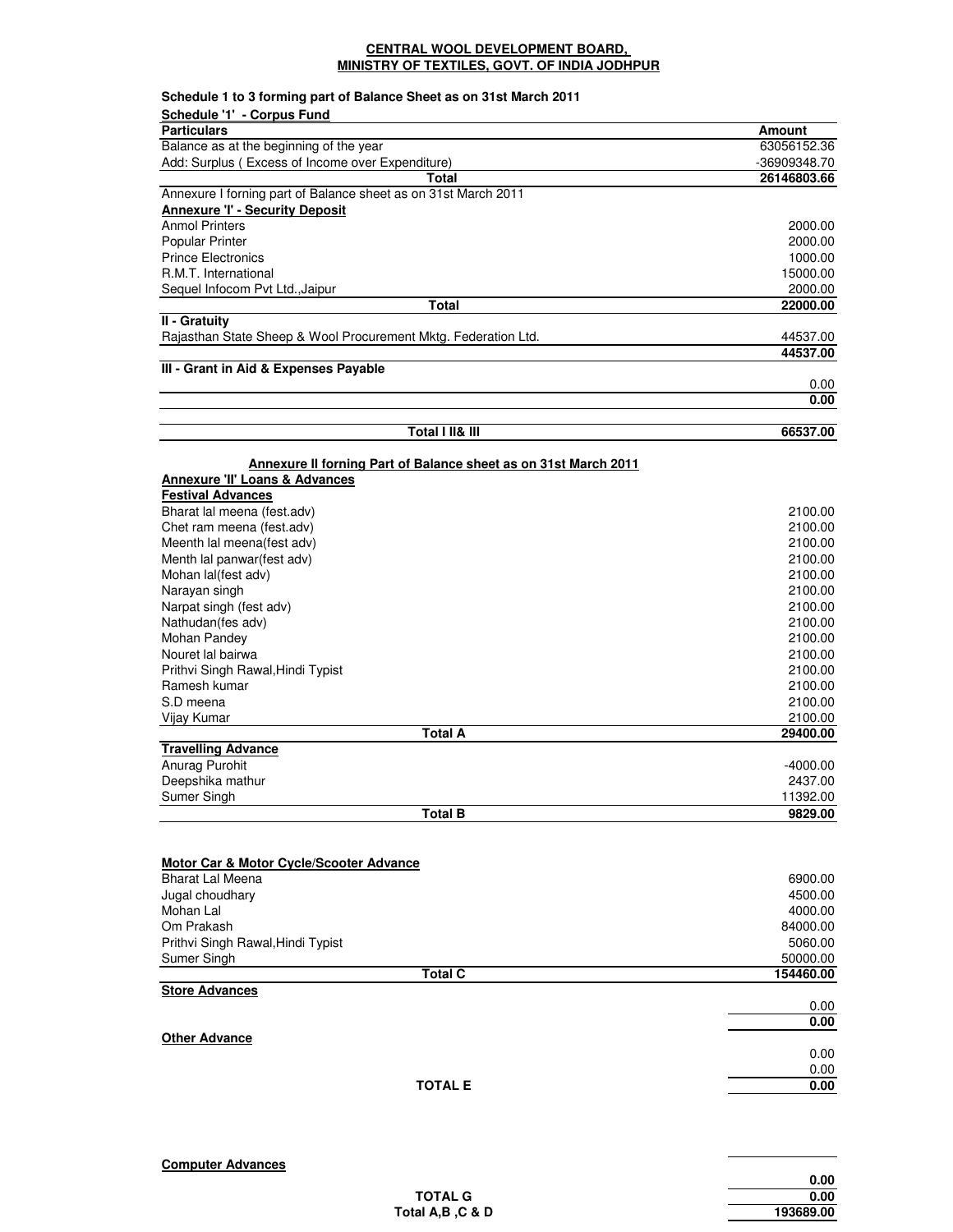#### **Schedule '3' Loans & Advances**

| Total                                                   | 20633562.66 |
|---------------------------------------------------------|-------------|
| Loans & Advances (Annexure II)                          | 193689.00   |
| On Saving a/c The Kangra central co-op Bank Ltd., Kullu | 219833.00   |
| On Saving a/c at Beawar Branch                          | 101189.00   |
| On Saving a/c at Bikaner Branch                         | 1250587.00  |
| Bank Balance on Saving a/c at Jodhpur PNB               | 18858404.66 |
| Cash in hand                                            | 9860.00     |

 AS PER OUR AUDIT REPORT ON SEPARATE SHEET ANNEXED HERETO

> FOR KANSTIA & COMPANY CHARTERED ACCOUNTANTS

PLACE JODHPUR MEROPHOR MEDICAL SERVICES OF THE SERVICES OF THE SERVICES OF THE MEROPHORE SERVICES OF THE SERVICES DATE 12-04-2011 PARTNER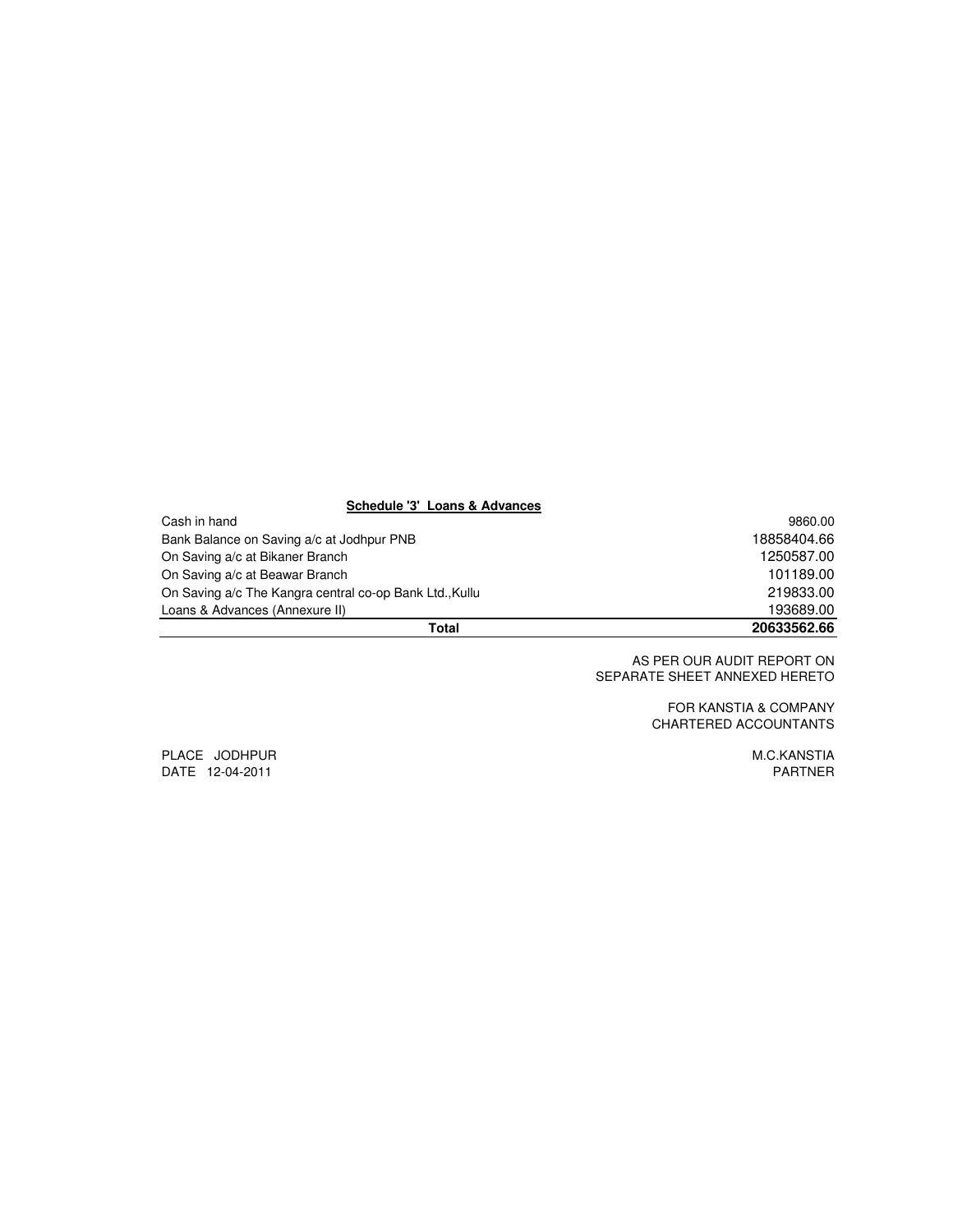## **CENTRAL WOOL DEVELOPMENT BOARD, MINISTRY OF TEXTILES, GOVT. OF INDIA JODHPUR**

#### **Schedule '1' to '3' Forming Part of Balance Sheet as on 31st March 2011**

| <b>Schedule '2' Fixed Assets</b> |         |                   |           |          |          |                          |          |                                 |
|----------------------------------|---------|-------------------|-----------|----------|----------|--------------------------|----------|---------------------------------|
| Item                             | Rate of | Cost/valuation as | Addition  |          |          | Deduction Cost/ value at | Dep.     | Net Block                       |
|                                  | Dep.    | at Begining       | up to     | after    |          | the year end             |          | 31.03.11                        |
| Land                             |         | 3077440.00        | 30.09.10  | 30.09.10 |          | 3077440.00               |          | 0.00 3077440.00                 |
| Plant &<br>Machinery             |         | 15% 1281888.00    | 219638.00 | 0.00     |          |                          |          | 1501526.00 225229.00 1276297.00 |
| <b>CAR</b>                       | 15%     | 362399.00         |           |          | 51000.00 | 311399.00                | 54360.00 | 257039.00                       |
| Furniture &<br><b>Fixtures</b>   | 10%     | 904755.00         |           | 52354.00 |          | 957109.00                | 93093.00 | 864016.00                       |
| Computer                         | 60%     | 54915.00          |           | 27674.00 |          | 82589.00                 | 41251.00 | 41338.00                        |
| Mobile                           | 15%     | 57821.00          |           |          |          | 57821.00                 | 8673.00  | 49148.00                        |
| <b>TOTAL</b>                     |         | 5739218.00        | 219638.00 | 80028.00 |          | 5987884.00 422606.00     |          | 5565278.00                      |
|                                  |         |                   |           |          |          |                          |          |                                 |

AS PER OUR AUDIT REPORT ON SEPARATE SHEET ANNEXED HERETO

> CHARTERED ACCOUNTANTS FOR KANSTIA & COMPANY

> > M.C.KANSTIA PARTNER

PLACE JODHPUR DATE : 12/4/2011